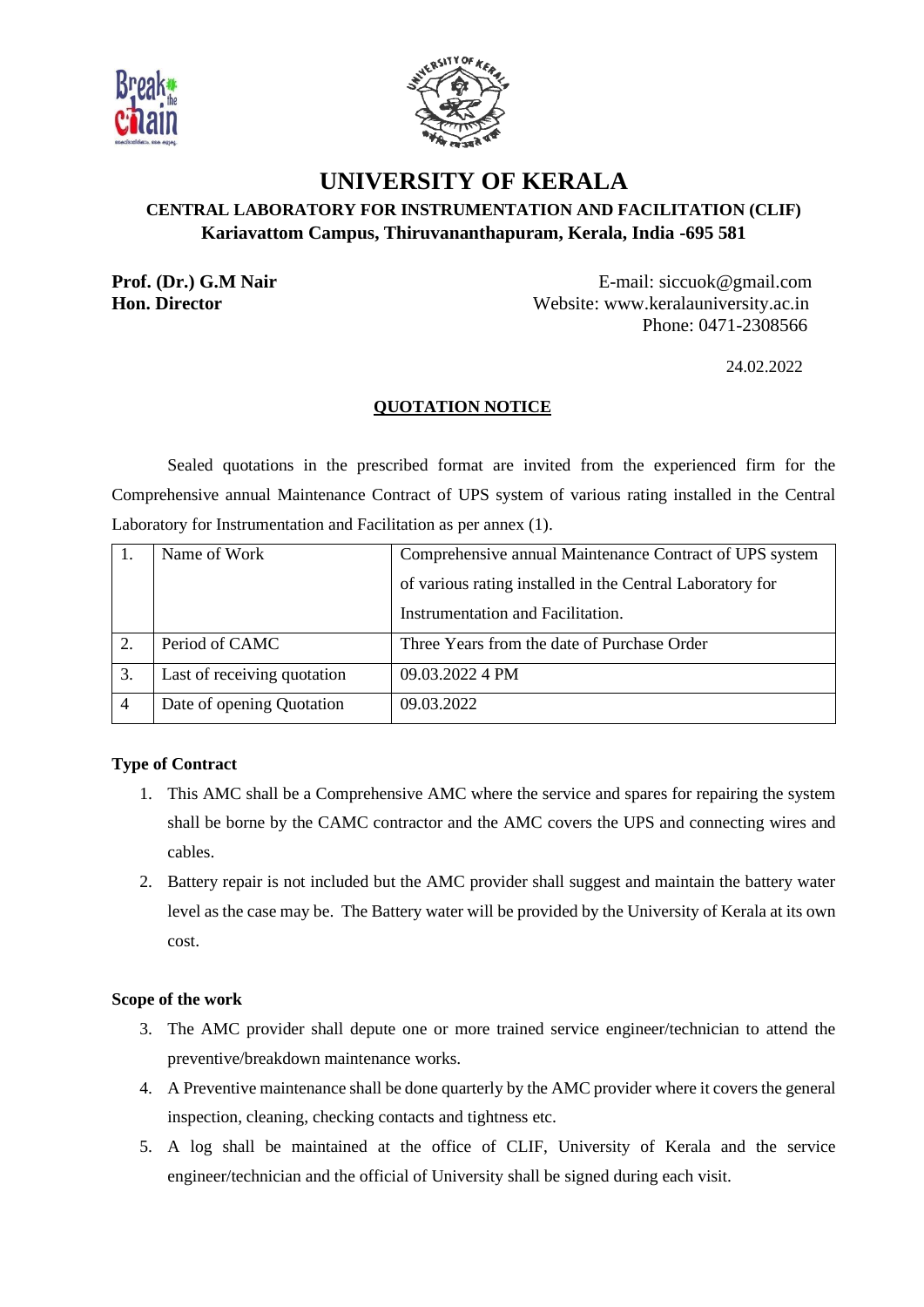- 6. During a breakdown of the equipment, the official from CLIF, University of Kerala shall inform the AMC provider over telephone or email ID and the AMC provider shall arrange one or more trained service engineer/technician to attend the event.
- 7. The Service engineer/technician shall attend the breakdown work between 10 A.M and 5 P.M. on working days within 24 hours-including night hours but excluding government holidays and rectify the problem and make the UPS function within 48 hours of registering the complaint.
- 8. In case the repair delayed beyond the above time frame, alternate arrangement shall be made by the AMC provider to replace the faulty UPS with a stand by equipment.

## **Down time penalty**

- 9. The AMC provider shall be liable for downtime penalty for the period beyond 48 hours of registering complaint at a rate of Rs. 25/KVA per day per equipment per complaint. (Illustration: For a 3KVA equipment, if the resolution time is 96 hours, the Down time penalty will be  $25x3x2=Rs.150/-$
- 10. If any holidays occur within the first forty-eight hours of registering complaint, it will be excluded from calculating downtime penalty till the next working day.
- 11. If the University officials fail to make the equipment available for breakdown repair, such time will be excluded from calculating downtime penalty.
- 12. The cumulative down time penalty will be calculated periodically and will be deducted from the security deposit furnished. The firm shall compensate and pay whenever the 50% of security deposit is deducted as downtime penalty to continue the AMC.

## **Responsibility of the AMC provider**

- 13. The AMC provider shall be available 24x7x365 to register and attend the breakdown maintenance.
- 14. The AMC provider shall keep necessary spares of the equipment for attending the breakdown and preventive maintenance works.
- 15. The AMC provider shall make available trained service engineer/technician always.
- 16. Attend preventive maintenance work without invitation.
- 17. Provide telephone no. and email ID for registering the complaint and next higher official for escalating the complaint.
- 18. The CAMC shall continue with the new legal receiver subsequent to sale, name change, ownership change or any other format of change from existing company and the agreement will be binding to them also.

#### **Payment**

- 19. The Payment shall be made after remitting the security deposit and executing agreement.
- 20. The payment amount will be the bill released on production of Bills and receipts.

#### **Force Major**

- 21. Whatever contained in this terms and conditions, both parties are not liable to keep the agreement during events like natural calamity such as earthquake, lighting, flood, strike, riot, explosion/damage of batteries etc.
- 22. Such period will be excluded from the performance period and for calculation of downtime penalty if any.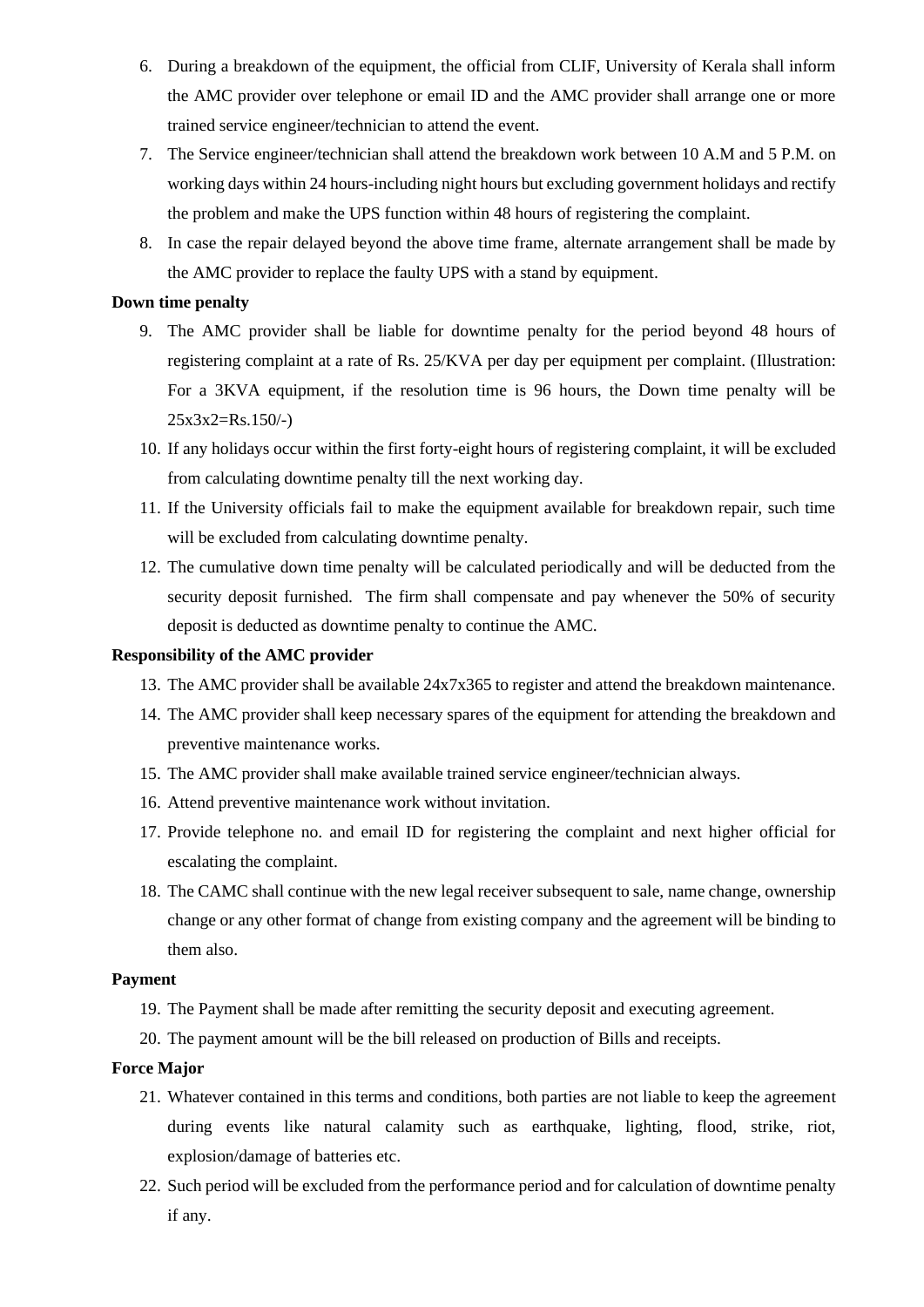#### **General Terms and conditions**

- 23. The participants shall be an experienced registered firm in repairing of UPS to 30KVA.
- 24. The Participants must have office and service engineers/technician available in the Thiruvananthapuram.
- 25. Interested participants may inspect the equipment installed in the CLIF, University of Kerala, Kariavattom Campus during official hours.
- 26. OEM or authorized dealers can place partial quote on their product. However, preference will be given for vendors who are willing to cover entire brands of products.
- 27. The quotation will be valid for a period of 90 days from date of its opening.
- 28. The successful bidder will be awarded the work and they shall execute an agreement in non-judicial stamp paper with University of Kerala after payment of 5% of total CAMC amount as security deposit in the form of Bank guarantee.
- 29. In the event of unsatisfactory service by the vendor, the University of Kerala reserves the right to cancel the CAMC at any point of time and only pro-rate payment will be made for the service rendered.
- 30. The University of Kerala reserve the right accept or reject any quotations received in partial or full without assigning any reason thereof.
- 31. Documents to be submitted in the quotation
	- a. Registration details and address of firm
	- b. Details of offices/service Centre's in Thiruvananthapuram
	- c. Previous three-year experience and certificates from the Government /public sector firms.
	- d. Statement regarding the acceptance of the above terms and conditions
	- e. Financial Quote in prescribed format.
- 32. Participants shall send the quotation in the sealed cover superscripted "Quotation for CAMC of Various UPS installed in CLIF" and addressed to "The Honorary Director, CLIF, University of Kerala, Kariavattom Campus, Thiruvananthapuram-695581".

Sd/- Hon. Director, CLIF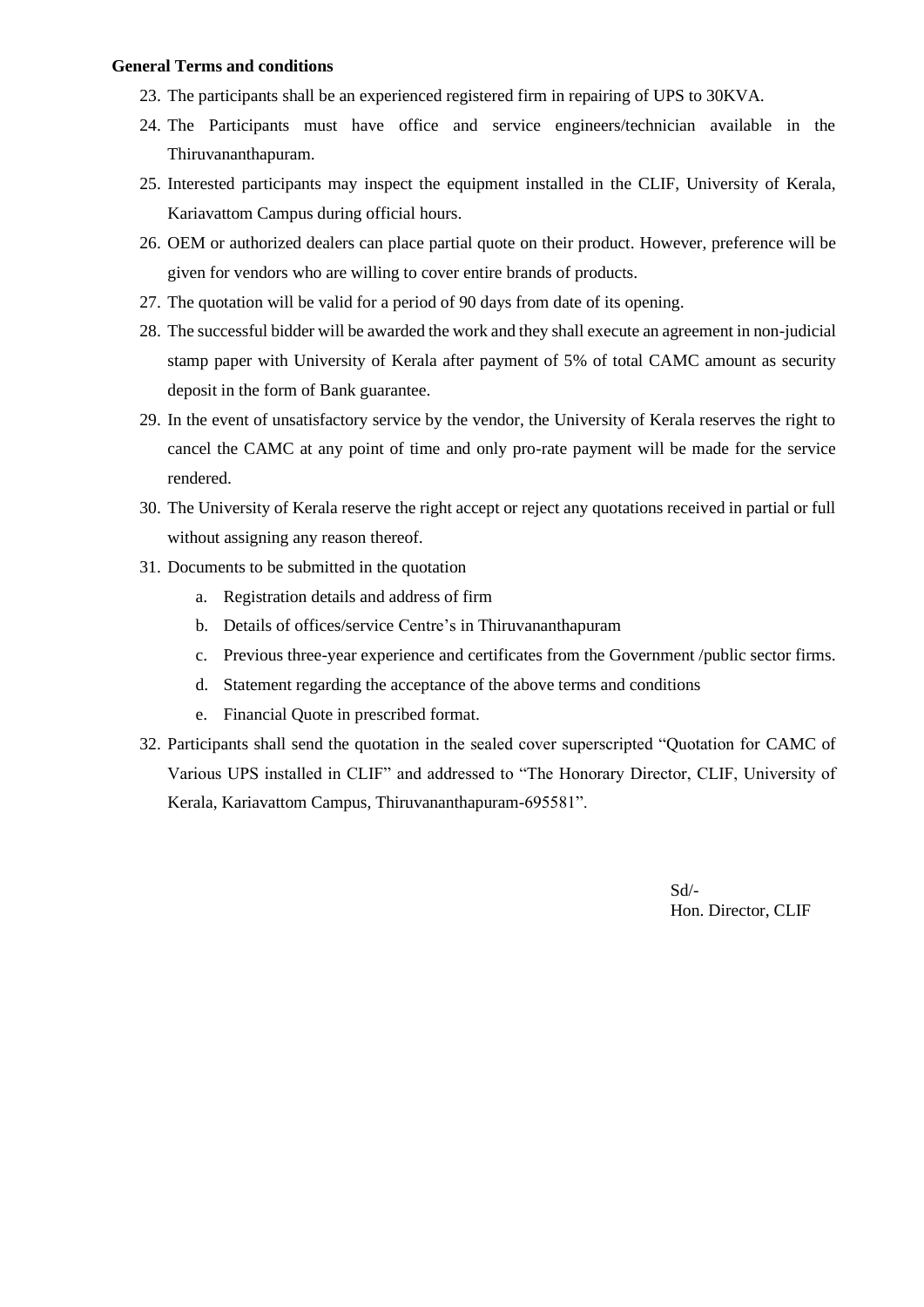Annexe1

| Sl No.         | <b>Item Description</b> | <b>Location</b>                   | <b>Remarks</b> |
|----------------|-------------------------|-----------------------------------|----------------|
| $\mathbf{1}$   | <b>3KVA</b> Greenpower  | AFM Room of CLIF, University      |                |
|                | <b>MAKE UPS</b>         | of Kerala, Kariavattom Campus     |                |
| 2              | 1KVA Consule            | UV-VIS-NIR-Room OF CLIF,          |                |
|                | <b>MAKE UPS</b>         | University of Kerala, Kariavattom |                |
|                |                         | Campus                            |                |
| $\overline{3}$ | 30KVA lagatech          | ICPMS Room of CLIF,               |                |
|                | <b>MAKE UPS</b>         | University of Kerala, Kariavattom |                |
|                |                         | Campus                            |                |
| 4              | 5KVA Supra MAKE         | Server Room of CLIF, University   |                |
|                | <b>UPS</b>              | of Kerala, Kariavattom Campus     |                |
| 5              | 6KVA Hykon              | Server Room of CLIF, University   |                |
|                | <b>MAKE UPS</b>         | of Kerala, Kariavattom Campus     |                |
| 6              | 5KVAHykon MAKE          | CCF Room of University of         |                |
|                | <b>UPS</b>              | Kerala, Kariavattom Campus        |                |
| 7              | 5KVAHykon MAKE          | CCF Room of CLIF, University      |                |
|                | <b>UPS</b>              | of Kerala, Kariavattom Campus     |                |
| 8              | 10KVA Numeric           | SEM Room of CLIF, University      |                |
|                | <b>MAKE UPS</b>         | of Kerala, Kariavattom Campus     |                |
| 9              | 6KVA Emerson            | Confocal Room of CLIF,            |                |
|                | <b>MAKE UPS</b>         | University of Kerala, Kariavattom |                |
|                |                         | Campus                            |                |
| 10             | 5KVA Numeric            | TGDTA/CHNS Room of CLIF,          |                |
|                | Make UPS (2 Nos)        | University of Kerala, Kariavattom |                |
|                |                         | Campus                            |                |
| 11             | 2KVA IGA Tech           | FTIR Room of CLIF, University     |                |
|                | Make UPS                | of Kerala, Kariavattom Campus     |                |
| 12             | 10KVA Numeric HP        | LCMS Room of CLIF, University     |                |
|                | Max                     | of Kerala, Kariavattom Campus     |                |
| 13             | 20KVA Techser           | XPS Room of CLIF, University      |                |
|                | Make UPS                | of Kerala, Kariavattom Campus     |                |
| 14             | 5KVA Power One          | SFS/XPS Room of CLIF,             |                |
|                | Make UPS                | University of Kerala, Kariavattom |                |
|                |                         | Campus                            |                |